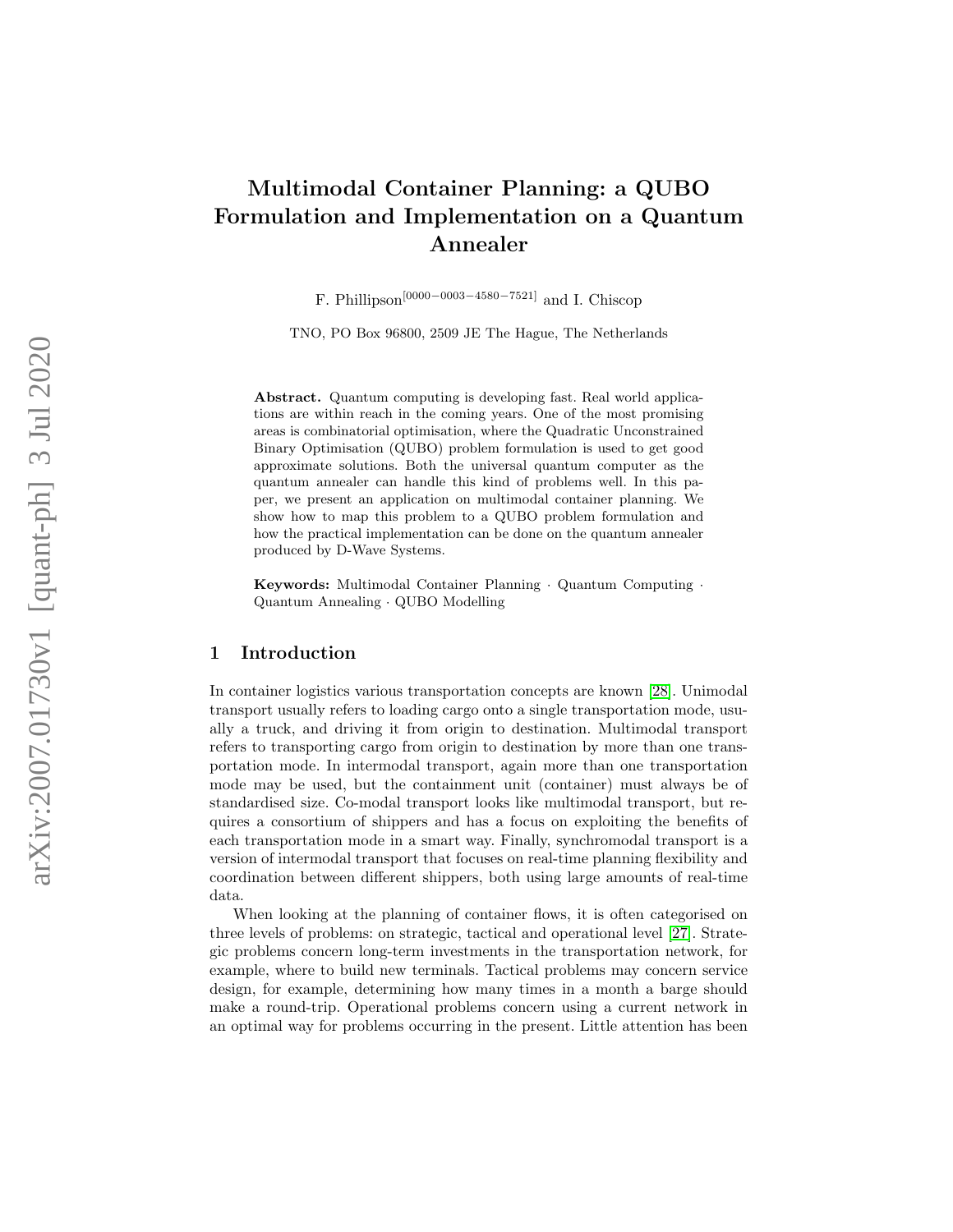on operational problems [\[22\]](#page-12-0). Operational problems can be divided into various classes: (a) problems in which containers are assigned to existing barge services, (b) problems in which the routes of barges are determined for a given demand, and (c) problems in which both the assignment of containers to barges and the route of barges are decided upon [\[29\]](#page-13-2).

In an operational, dynamic, environment with a lot of uncertainty, or in a synchromodal environment where real time system characteristics are used in the planning, short computation times are crucial, which make it possible to repeat the planning process with a high frequency. To this end, efficient algorithms are proposed [\[28\]](#page-13-0) or techniques are developed to reduce the complexity of the problem [\[19\]](#page-12-1). Next to software and algorithm enhancements to speed up the computation, also hardware developments can play a role. A promising direction here is quantum computing. Note that this will not be a solution for the short term, where the current generation quantum computers is far too small to compete with classical computers and their advanced solvers and algorithms. This work is meant to sketch a new direction for medium and long term solutions.

The past decade has seen the rapid development of the two paradigms of quantum computing, quantum annealing and gate-based quantum computing. In 2011 D-Wave Systems announced the release of the world's first commercial quantum annealer<sup>[1](#page-1-0)</sup> operating on a 128-qubit architecture, which has since been continually extended up to the [2](#page-1-1)048-qubit version, available from 2017<sup>2</sup>. D-Wave announced in 2019 a (more than) 5000 qubit system available mid-2020, using their new Pegasus-technology based chip with  $15$  connections per qubit<sup>[3](#page-1-2)</sup>. Even more recently, quantum supremacy is claimed to have been achieved by Google's 54-qubit Sycamore gate-based computer [\[2\]](#page-11-0). These technological advances have led to a renewed interest in finding classical intractable problems suited for quantum computing.

A particular category of problem that are expected to fit well on quantum devices are (combinatorial) optimisation problems. An important trail in implementing optimisation problems on quantum devices is the Quadratic Unconstrained Binary Optimisation (QUBO) problem. These QUBO problems can be solved by a Universal (gate-based) quantum computer using a QAOA (Quantum Approximate Optimisation Algorithm) implementation [\[11\]](#page-12-2) or by a quantum annealer, such as D-Wave [\[18\]](#page-12-3). For already a large number of combinatorial optimisation problems the QUBO representation is known [\[15,](#page-12-4)[20\]](#page-12-5). Well-known examples that have been implemented on one of D-Wave's quantum processors include maximum clique [\[5\]](#page-12-6), capacitated vehicle routing [\[13\]](#page-12-7), minimum vertex cover [\[24\]](#page-12-8), set cover with pairs [\[4\]](#page-11-1), Multi-Service Location Set Covering Problem [\[6\]](#page-12-9), traffic flow optimisation [\[23\]](#page-12-10) and integer factorisation [\[17\]](#page-12-11). These studies have shown that although the current generation of D-Wave annealers may not yet have sufficient scale, precision and connectivity to allow faster or higher quality

<span id="page-1-0"></span> $^{\rm 1}$  https://www.dwavesys.com/news/d-wave-systems-sells-its-first-quantum-computing-system-lockheed-mar $^{\rm 1}$ 

<span id="page-1-1"></span> $^2$  [https://www.dwavesys.com/press-releases/d-wave%C2%A0announces%C2%](https://www.dwavesys.com/press-releases/d-wave%C2%A0announces%C2%A0d-wave-2000q-quantum-computer-and-first-system-order)

<span id="page-1-2"></span>[A0d-wave-2000q-quantum-computer-and-first-system-order](https://www.dwavesys.com/press-releases/d-wave%C2%A0announces%C2%A0d-wave-2000q-quantum-computer-and-first-system-order)

 $^3$  <https://www.dwavesys.com/press-releases/d-wave-previews-next-generation-quantum-computing-platform>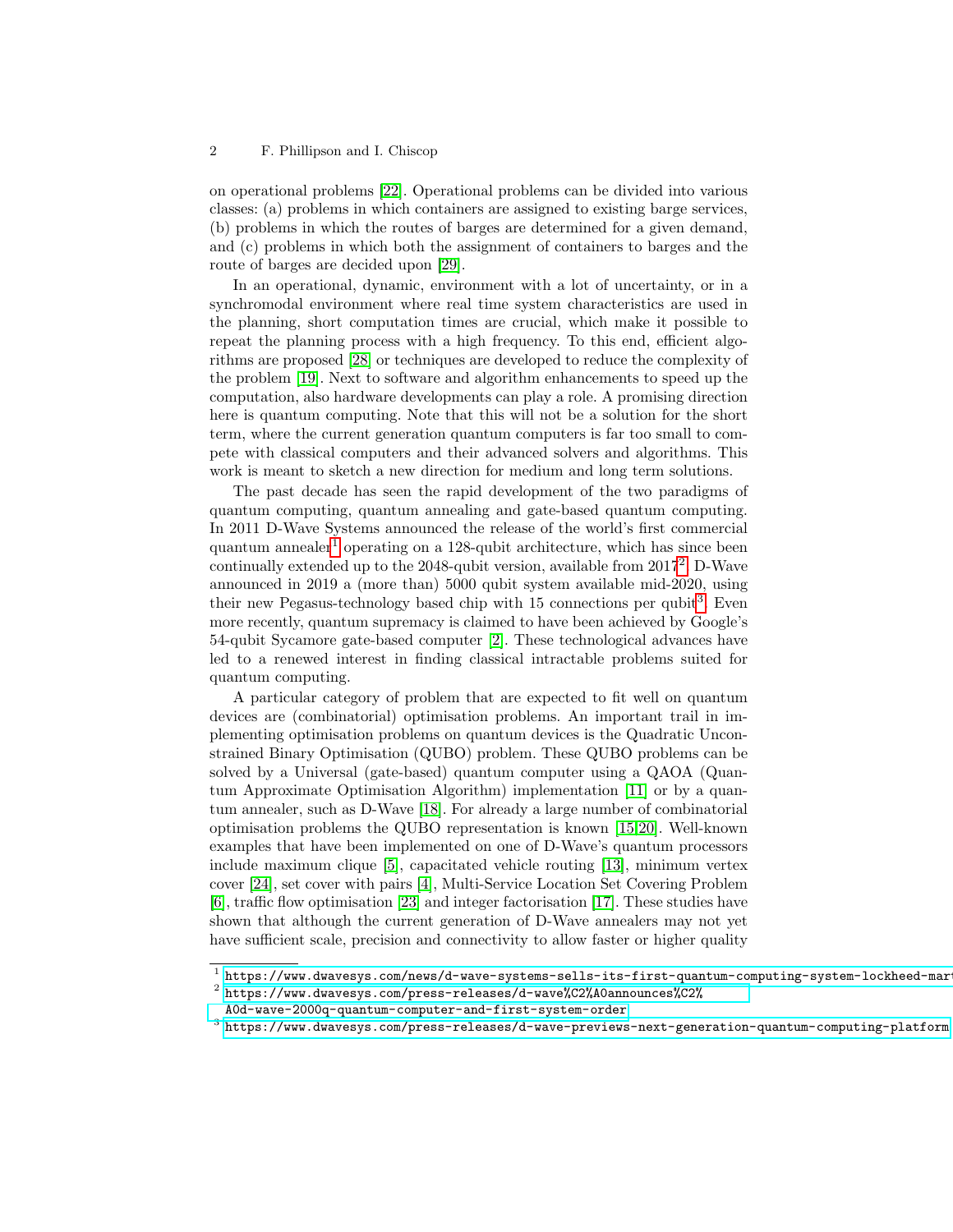solutions, they have the suitable infrastructure for modelling real-world instances of these problems, effectively decomposing these into smaller sub-problems and solving these on a real Quantum Processing Unit (QPU).The QUBO problems can also be solved by simulated (quantum) annealing on a conventional computer. Then, however, no quantum advantage can be expected.

In this paper we propose two QUBO formulations for a container assignment problem and show the implementation on both simulated annealing as well as on the D-Wave QPU. The size of the current generation of quantum computers limits us to small problems, with a limited number of decision variables. Therefor, we propose first a QUBO-formulation that only uses two potential paths for each container, and expand this to four alternatives per container.

# 2 Mathematical framework

In this work a deterministic container-to-mode problem is studied. To give a for-mal definition the framework of [\[8\]](#page-12-12) is used. The following  $R[D, [D2R]|social(1)$ problem is meant: to assign freight containers to transportation modes, such that the containers reach their destinations before a deadline against minimum total cost, given that the transport modes have fixed given schedules and all features of the problem are deterministic [\[16\]](#page-12-13). These problems are often solved using minimum cost multi-commodity flow problems on time-dependent graphs and space-time networks [\[1,](#page-11-2)[9\]](#page-12-14). Finding a non-negative two-commodity flow on a directed graph, however, is proven to be NP-complete [\[10\]](#page-12-15). Finding a flow with minimum cost and with at least two commodities must be at least as difficult, however, the LP-relaxation of the studied problems almost always has an integral optimum [\[16\]](#page-12-13). To study the potential of quantum computing for this problem we propose a QUBO formulation.

## 2.1 Approach

Given the state of the quantum devices, which are quite small at this moment, we will limit the size of the problem by giving each container a limited number of paths through the transportation network, here either 2 or 4. For this we propose the following approach:

- 1. Select a set (2 or 4) of alternative routes per container; In the case of 2 alternatives we take the best multimodal path and the uni-modal (trucking) path. In the case of 4 alternative routes, we take again the uni-modal path and the 3 maximum dissimilar paths.
- 2. Define the QUBO-problem.
- 3. Solve the QUBO-problem.
- 4. Evaluate the solution and go back to step 1 if necessary to select different sets of alternatives.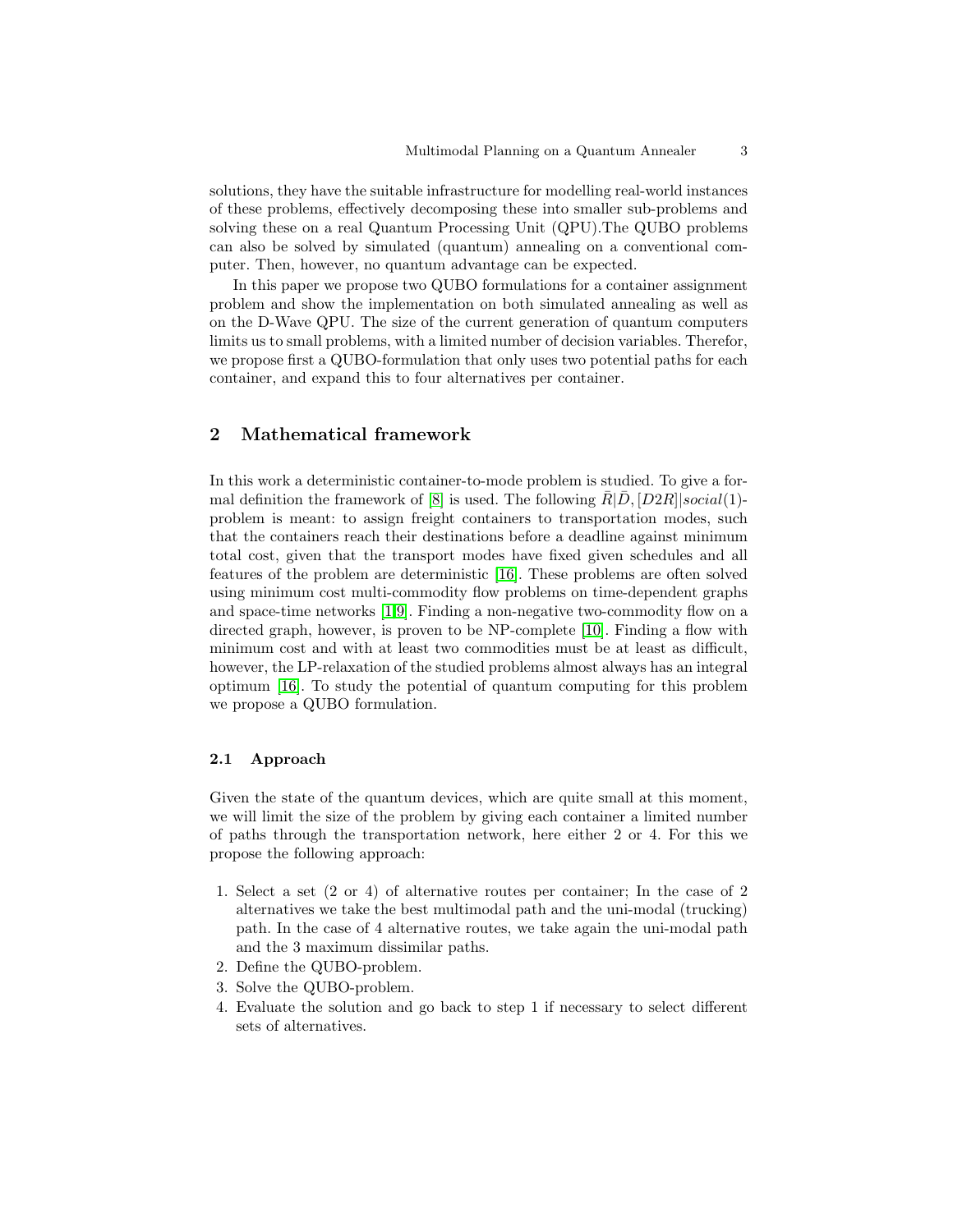4 F. Phillipson and I. Chiscop

### 2.2 QUBO Formulation

We now give the definition of the QUBO-problem [\[15\]](#page-12-4) and propose the formulation of the QUBO for the two problems. The QUBO is expressed by the optimisation problem:

<span id="page-3-0"></span>
$$
QUBO: min/max y = xtQx,
$$
\n(1)

where  $x \in \{0,1\}^n$ , the decision variables and Q is a  $n \times n$  coefficient matrix. QUBO problems belong to the class of NP-hard problems. Another formulation of the problem, often used, equals

<span id="page-3-1"></span>
$$
QUBO: min/max H = x^t q + x^t Qx,
$$
\n(2)

or a combination of multiple of these terms

$$
QUBO: min/max H = A \cdot H_A + B \cdot H_B + \cdots,
$$
\n(3)

where  $A, B, \ldots$  are weights that can used to tune the problem and include constraints into the QUBO. We will use this representation in the next sections, where we will present the QUBO formulation for the 2 and 4 alternative route problems.

Creating a QUBO For already a large number of combinatorial optimisation problems the QUBO representation is known [\[15,](#page-12-4)[20\]](#page-12-5). Many constrained integer programming problems can be transformed easily to a QUBO representation. Assume that we have the problem

$$
\min y = c^t x, \text{ subject to } Ax = b,\tag{4}
$$

then we can bring the constraints to the objective value, using a penalty factor  $\lambda$  for a quadratic penalty:

$$
\min y = c^t x + \lambda (Ax - b)^t (Ax - b). \tag{5}
$$

Using  $P = I_c$ , the matrix with the values of vector c on its diagonal, we get

$$
\min y = x^t P x + \lambda (Ax - b)^t (Ax - b) = x^t P x + x^t Rx + d = x^t Q x,\qquad(6)
$$

where matrix  $R$  and the constant  $d$  follow from the matrix multiplication and the constant d can be neglected, where it does not influence the optimisation problem.

2-alternative route QUBO We look at a situation where containers have to be shipped in an intermodal or synchromodal network. To limit the number of options, we give every container two possible paths through the network, one using a truck only, the other a multimodal or multitrack path through the network. Each track or modality in this network has a specific capacity. We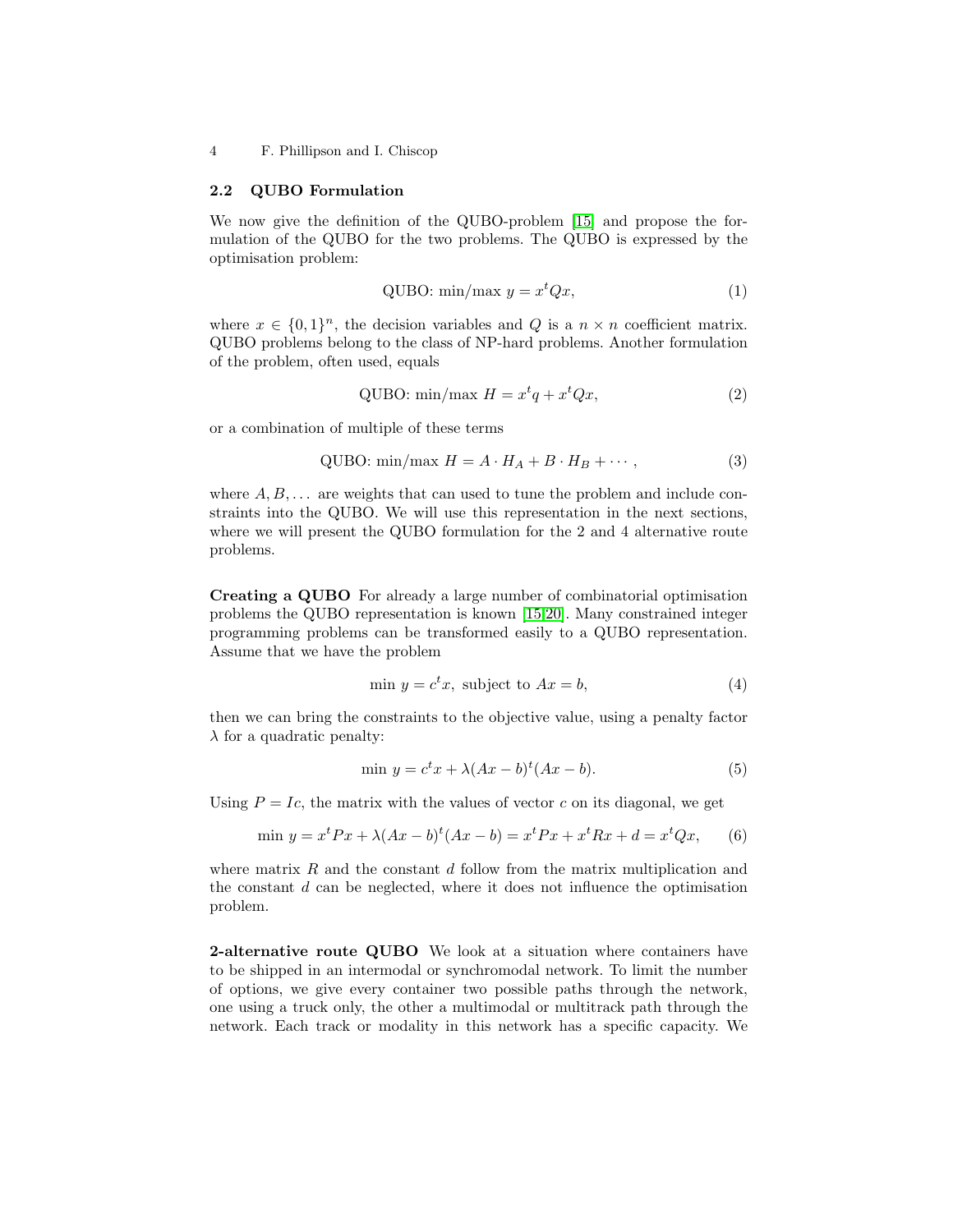| <b>Indices</b>                                                                                                                                                        |  |  |  |  |  |  |  |
|-----------------------------------------------------------------------------------------------------------------------------------------------------------------------|--|--|--|--|--|--|--|
| <i>i</i> Containers, $i \in \{1, \ldots, n\}$                                                                                                                         |  |  |  |  |  |  |  |
| Tracks, $j \in \{1, \ldots, m\}$                                                                                                                                      |  |  |  |  |  |  |  |
| Parameters                                                                                                                                                            |  |  |  |  |  |  |  |
| $c_i^b$ costs for using multimodal route container i                                                                                                                  |  |  |  |  |  |  |  |
| $c_i^t$ costs for using truck by container i                                                                                                                          |  |  |  |  |  |  |  |
| $V_i$ capacity of track j                                                                                                                                             |  |  |  |  |  |  |  |
| $r_i$ route for container i                                                                                                                                           |  |  |  |  |  |  |  |
| $r_{ij} = \begin{cases} 1 & \text{if route } i \text{ contains track } j \\ 0 & \text{otherwise} \end{cases}$                                                         |  |  |  |  |  |  |  |
|                                                                                                                                                                       |  |  |  |  |  |  |  |
| Decision variables                                                                                                                                                    |  |  |  |  |  |  |  |
|                                                                                                                                                                       |  |  |  |  |  |  |  |
| $x_i = \begin{cases} 1 & \text{if container } i \text{ is transported by truck} \\ 0 & \text{if container } i \text{ is transported by barge route } r_i \end{cases}$ |  |  |  |  |  |  |  |
| Table 1. Parameters and decision variables.                                                                                                                           |  |  |  |  |  |  |  |

define a QUBO representation for this problem. We assume that all routes are feasible, with regard to due dates etc.

The binary integer linear program for the problem is formulated as follows:

<span id="page-4-1"></span><span id="page-4-0"></span>
$$
\min \sum_{i=1}^{n} c_i^b + (c_i^t - c_i^b)x_i,
$$
\n(7)

such that 
$$
\sum_{i=1}^{n} (1 - x_i) r_{ij} \le V_j \quad \forall j \in \{1, ..., m\}.
$$
 (8)

Here for every container  $i$  it has to be decided whether it is sent using a truck  $(x_i = 1)$  or using the multitrack multimodal path  $(x_i = 0)$ . Eq. [7](#page-4-0) minimises the costs of the choices, where per container *i* the choice  $x_i = 0$  leads to costs  $c_i^b$  and  $x_i = 1$  to  $c_i^b + (c_i^t - c_i^b) = c_i^b - c_i^b + c_i^t = c_i^t$ . Eq. [8](#page-4-1) makes sure that the capacity constraints of the modalities or tracks are met.

Based on the model in Eq. [\(7](#page-4-0)[-8\)](#page-4-1), the QUBO formulation of the problem can also be derived. The overall solution for this QUBO is given by:

$$
\min \quad A \cdot H_A + B \cdot H_B,\tag{9}
$$

with 
$$
H_A = \sum_{i=1}^{n} c_i^b + (c_i^t - c_i^b)x_i,
$$
 (10)

<span id="page-4-3"></span><span id="page-4-2"></span>
$$
H_B = \sum_{j=1}^{m} \left( \sum_{i=1}^{n} (1 - x_i) r_{ij} + \sum_{k=0}^{K} 2^k y_{jk} - V_j \right)^2, \tag{11}
$$

where  $A$  and  $B$  denote penalty coefficients to be applied such that the constraints will be satisfied and  $y_{ik}$  denotes additional slack variables. These  $K \cdot m$ binary slack variables are necessary to remodel Eq. [8](#page-4-1) into equality constraints, as they are required in a QUBO-formulation. The parameter  $K$  follows from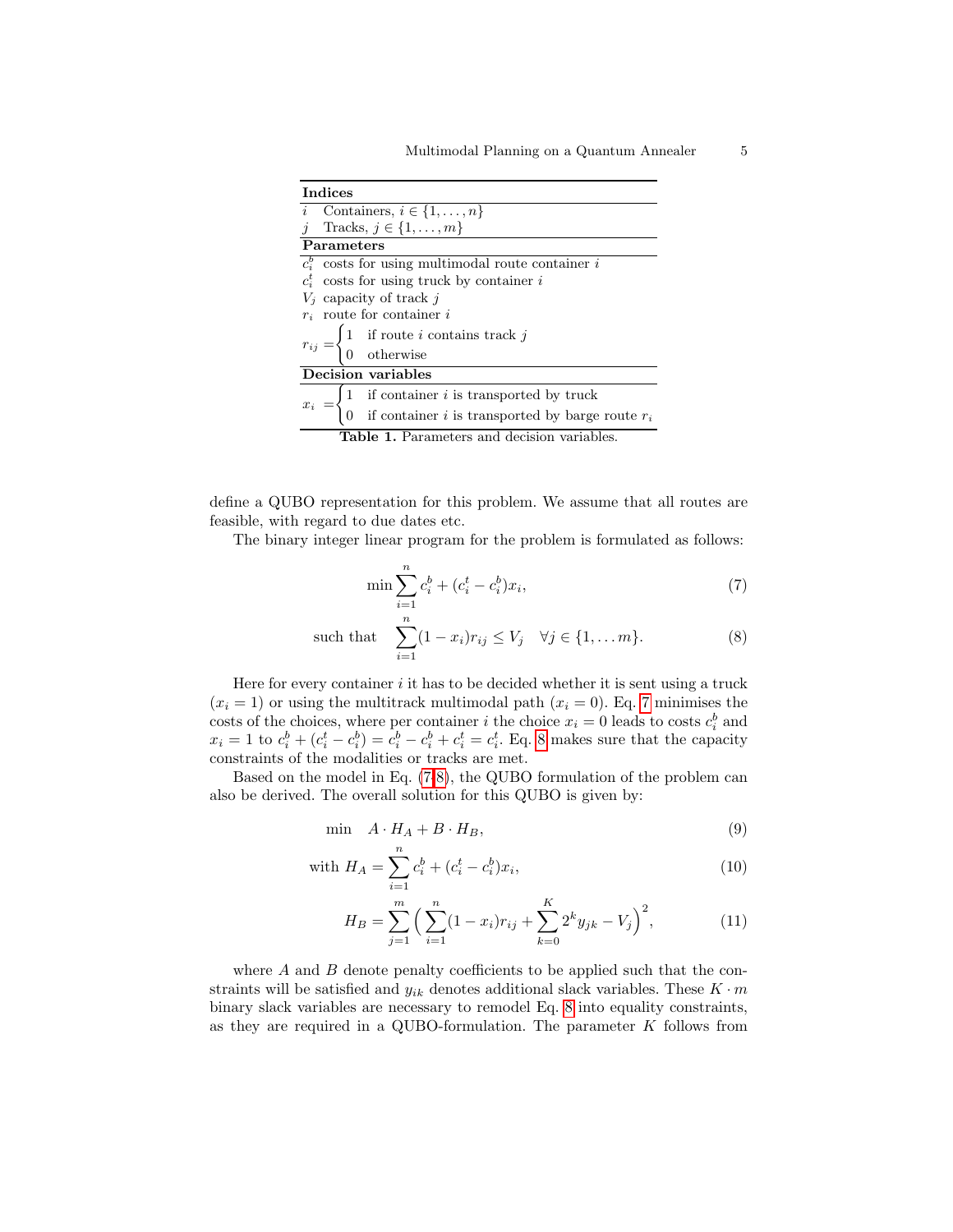$K = \max_j (\log_2(V_j))$ . When determining the penalty coefficients, we can set  $A = 1$  and look for a good value for B. Rule of thumb is that the gain of violating a constraint must be lower than the costs. This means in this problem that  $B > \max_i c_i^b$ .

Note that if capacity is bounding for all tracks, Eq. [8](#page-4-1) changes to an equality, which removes the need for the slack variables in Eq. [11.](#page-4-2) If the capacity is not bounding for all tracks, i.e.., the capacity is very high, Eq. [8](#page-4-1) and Eq. [11](#page-4-2) disappear from the problem for certain values of  $j$ , instead of allowing the slack variables for very high values.

4-alternative route QUBO If we give the problem, next to trucking, three multitrack and multimodal options to choose from, we get the following model. Now we use an extra binary variable to represent this choice: {11} stands for trucking,  $\{01\}$  for route 1,  $\{10\}$  for route 2 and  $\{00\}$  for route 3.

| <b>Indices</b>                |                                                                                                                                                                                                                                                                                                                                                                            |  |  |  |  |  |  |  |  |
|-------------------------------|----------------------------------------------------------------------------------------------------------------------------------------------------------------------------------------------------------------------------------------------------------------------------------------------------------------------------------------------------------------------------|--|--|--|--|--|--|--|--|
| $\overline{\imath}$           | Container, $i \in \{1, \ldots, n\}$                                                                                                                                                                                                                                                                                                                                        |  |  |  |  |  |  |  |  |
|                               | Track, $j \in \{1, \ldots, m\}$                                                                                                                                                                                                                                                                                                                                            |  |  |  |  |  |  |  |  |
| Parameters                    |                                                                                                                                                                                                                                                                                                                                                                            |  |  |  |  |  |  |  |  |
| $\overline{c_i^k}$<br>$c_i^t$ | $\cos$ ts for using multimodal route k for container i                                                                                                                                                                                                                                                                                                                     |  |  |  |  |  |  |  |  |
|                               | $\cos t$ for using truck by container i                                                                                                                                                                                                                                                                                                                                    |  |  |  |  |  |  |  |  |
| $V_i$                         | capacity of track $j$                                                                                                                                                                                                                                                                                                                                                      |  |  |  |  |  |  |  |  |
| $r_{ik}$                      | route $k = 1, 2, 3$ for container i                                                                                                                                                                                                                                                                                                                                        |  |  |  |  |  |  |  |  |
| $r_{ikj}$                     | $= \begin{cases} 1 & \text{if route } k \text{ for container } i \text{ contains track } j \\ 0 & \text{otherwise} \end{cases}$                                                                                                                                                                                                                                            |  |  |  |  |  |  |  |  |
| Decision variables            |                                                                                                                                                                                                                                                                                                                                                                            |  |  |  |  |  |  |  |  |
|                               |                                                                                                                                                                                                                                                                                                                                                                            |  |  |  |  |  |  |  |  |
|                               |                                                                                                                                                                                                                                                                                                                                                                            |  |  |  |  |  |  |  |  |
|                               |                                                                                                                                                                                                                                                                                                                                                                            |  |  |  |  |  |  |  |  |
|                               |                                                                                                                                                                                                                                                                                                                                                                            |  |  |  |  |  |  |  |  |
|                               | $\overline{\{x_{2i-1}\quad x_{2i}\}} = \begin{cases} \{1\ 1\} & \text{if container } i \text{ is transported by truck} \\ \{0\ 1\} & \text{if container } i \text{ is transported by route } r_{i1} \\ \{1\ 0\} & \text{if container } i \text{ is transported by route } r_{i2} \\ \{0\ 0\} & \text{if container } i \text{ is transported by route } r_{i3} \end{cases}$ |  |  |  |  |  |  |  |  |

<span id="page-5-1"></span><span id="page-5-0"></span>Table 2. Parameters and decision variables.

The binary integer linear program for the problem is formulated as follows:

$$
\min \sum_{i=1}^{n} c_i^3 + (c_i^2 - c_i^3)x_{2i-1} + (c_i^1 - c_i^3)x_{2i} + (c_i^t + c_i^3 - c_i^2 - c_i^1)x_{2i-1}x_{2i},
$$
\n(12)

such that 
$$
\sum_{i=1}^{n} (1 - x_{2i-1})(1 - x_{2i})r_{i3j} + (x_{2i-1} - (x_{2i-1}x_{2i}))r_{i2j} + (x_{2i} - (x_{2i-1}x_{2i}))r_{i1j} \le V_j \quad \forall j \in \{1, \dots m\}.
$$
 (13)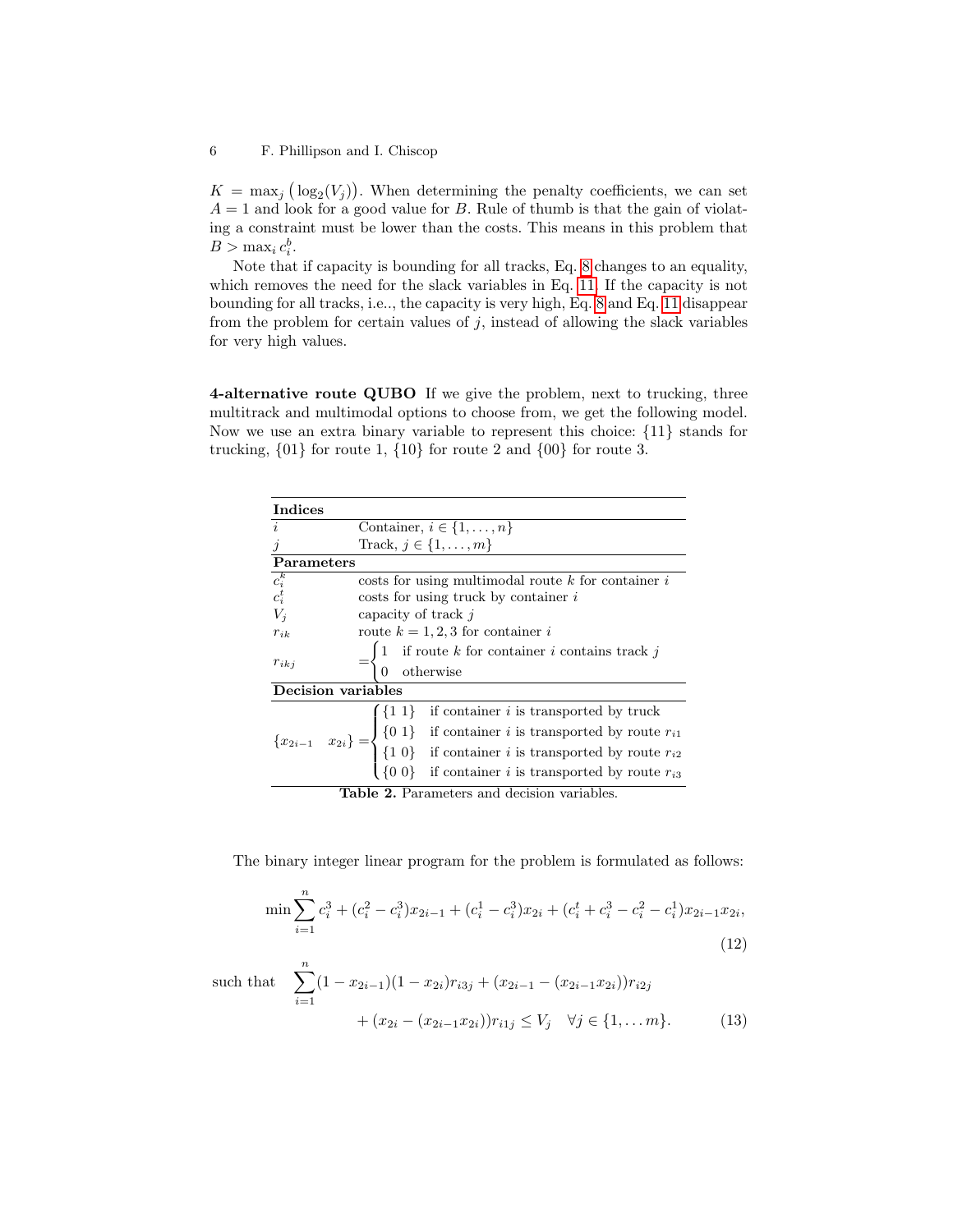Here again Eq. [12](#page-5-0) minimises the costs of the choices and Eq. [13](#page-5-1) makes sure that the capacity constraints of the modalities or tracks are met.

Based on the model in Eq. [\(12](#page-5-0)[-13\)](#page-5-1), the QUBO formulation of the problem can also be derived. The overall solution for this QUBO is given by:

$$
\min \quad H = A \cdot H_A + B \cdot H_B \tag{14}
$$

with 
$$
H_A = \sum_{i=1}^{n} c_i^3 + (c_i^2 - c_i^3)x_{2i-1} + (c_i^1 - c_i^3)x_{2i} + (c_i^t + c_i^3 - c_i^2 - c_i^1)x_{2i-1}x_{2i},
$$
\n
$$
(15)
$$

$$
H_B = \sum_{j=1}^{m} \left( \sum_{i=1}^{n} (1 - x_{2i-1})(1 - x_{2i})r_{i3j} + (x_{2i-1} - (x_{2i-1}x_{2i}))r_{i2j} + (x_{2i} - (x_{2i-1}x_{2i}))r_{i1j} + \sum_{k=0}^{K} 2^k y_{jk} - V_j \right)^2,
$$
\n(16)

where  $y_{ik}$  denotes additional slack variables. These binary slack variables are necessary to remodel Eq. [13](#page-5-1) into equality constraints, as they are required in a QUBO-formulation. Again,  $A, B$  and  $K$  denote penalty coefficients and the number of slack variables per track. They will be set conform the rules explained earlier.

### 2.3 Solving the QUBO problem

For solving the QUBO problem we use the D-Wave system. Implementing problems on a quantum device asks for specific Quantum Software Engineering [\[25\]](#page-13-3). We will sketch a number of specific implementation issues for this problem.

Quantum Annealing The quantum devices produced by D-Wave Systems are practical implementations of quantum computation by adiabatic evolution [\[12\]](#page-12-16). The evolution of a quantum state on D-Wave's QPU is described by a time-dependent Hamiltonian, composed of initial Hamiltonian  $H_0$ , whose ground state is easy to create, and final Hamiltonian  $H_1$ , whose ground state encodes the solution of the problem at hand:

<span id="page-6-0"></span>
$$
H(t) = \left(1 - \frac{t}{T}\right)H_0 + \frac{t}{T}H_1.
$$
\n(17)

The system in Eq. [\(17\)](#page-6-0) is initialised in the ground state of the initial Hamiltonian, i.e.,  $H(0) = H_0$ . The adiabatic theorem states that if the system evolves according to the Schrödinger equation, and the minimum spectral gap of  $H(t)$ is not zero, then for time  $T$  large enough,  $H(T)$  will converge to the ground state of  $H_1$ , which encodes the solution of the problem. This process is known as quantum annealing. Goal is to find the eigenstates of  $H$ , where the eigenvalues are the energy values. The eigenstates with the lowest eigenvalue are the ground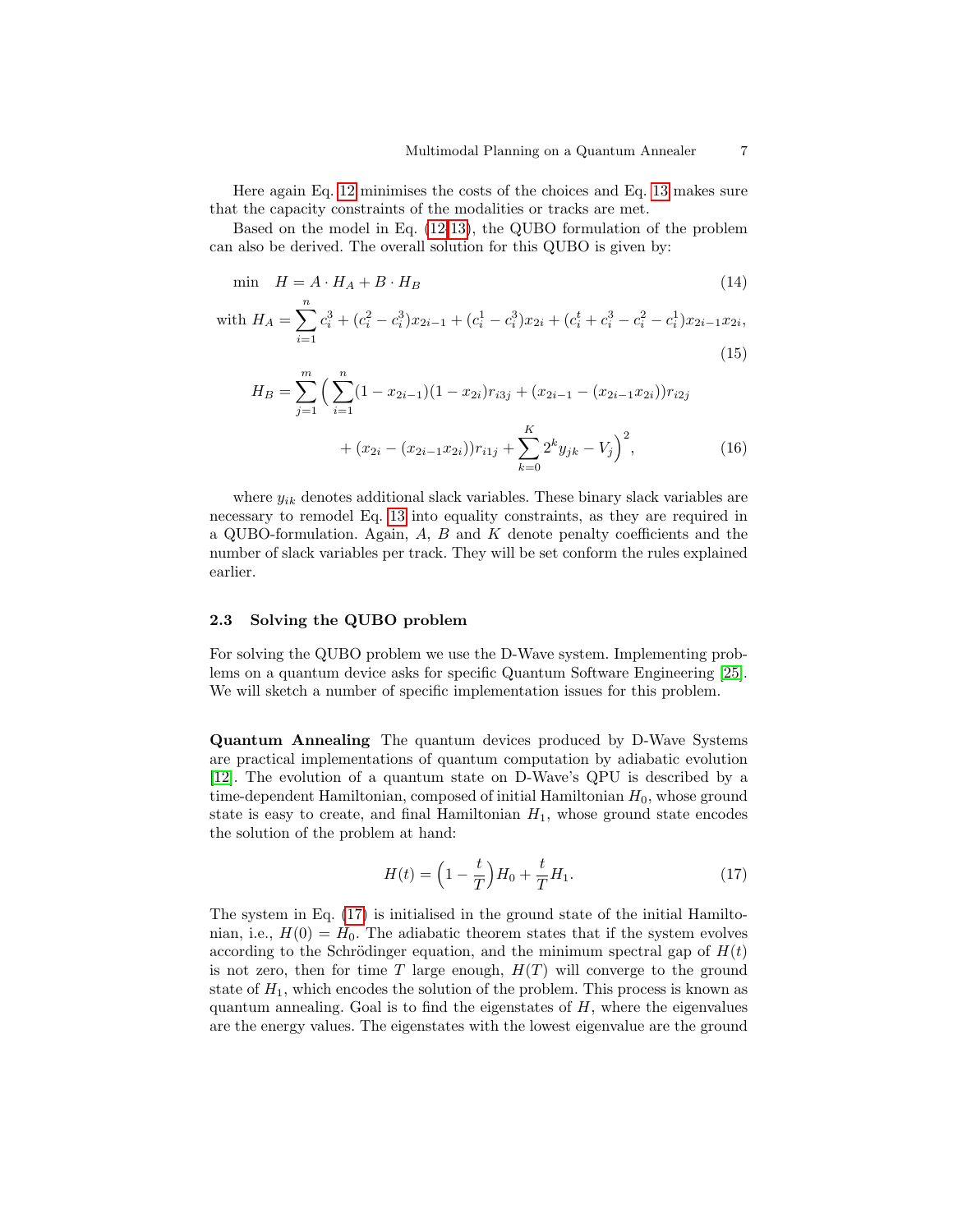#### 8 F. Phillipson and I. Chiscop

states of the system. Although here we are not concerned with the technical details, it is worthwhile to mention that it is not possible to estimate an annealing time T to ensure that the system always evolves to the desired state. Since there is no estimation of the annealing time, there is also no optimality guarantee.

The D-Wave quantum annealer can accept a problem formulated as an Ising Hamiltonian, corresponding to the term  $H_1$  in Eq. [\(17\)](#page-6-0), or rewritten as its binary equivalent, in QUBO formulation. Next, this formulation needs to be embedded on the hardware. In the most developed D-Wave 2000Q version of the system, the 2048 qubits are placed in a Chimera architecture [\[21\]](#page-12-17).: a  $16 \times 16$  matrix of unit cells consisting of 8 qubits. This allows every qubit to be connected to at most 5 or 6 other qubits. With this limited hardware structure and connectivity, fully embedding a problem on the QPU can sometimes be difficult or simply not possible. In such cases, the D-Wave system employs built-in routines to decompose the problem into smaller sub-problems that are sent to the QPU, and in the end reconstructs the complete solution vector from all sub-sample solutions. The first decomposition algorithm introduced by D-Wave was qbsolv [\[3\]](#page-11-3), which gave a first possibility to solve larger scale problems on the QPU. Although *qbsolv* was the main decomposition approach on the D-Wave system, it did not enable customisations, and therefore is not particularly suited for all kinds of problems. The new decomposition approaches D-Wave offers are D-Wave Hybrid and the Hybrid Solver Service, offering more customisations.

Next to the QPU also a CPU can be used within the programming environment of D-Wave, using for example simulated annealing (SA), a conventional meta-heuristic.

#### 2.4 Embedding

Some restrictions are introduced by the hardware design of the D-Wave hardware. The current implementation has a qubit connectivity based on a Chimera structure. The QUBO problem at hand has to be transformed to this structure. Because of the limited chip sizes we have currently, a compact formulation of the QUBO is important, but also a compact transformation to the chip design. This problem is known as minor-embedding. Here the vertices correspondent to problem variables and edges exist if  $Q_{ij} \neq 0$ , where Q represents the qubo-matrix. Because of the limited connectivity of the chip, a problem variable has to be duplicated to multiple (connected) qubits. Those qubits should have the same value, meaning the weight of their connection should be such that it holds in the optimisation process. All these qubits representing the same variables are part of a so-called chain, and their edge weights is called the chain strength  $(\lambda)$ , which is an important value in the optimisation process. In [\[7\]](#page-12-18), Coffrin gives a thorough analysis. He indicates that if  $\lambda$  is sufficiently large, optimal solutions will match  $\lambda \geq \sum_{ij} |Q_{ij}|$ . However, the goal is to find the smallest possible value of  $\lambda$ , to avoid re-scaling of the problem. Coffrin also indicates that finding the smallest possible setting of  $\lambda$  can be NP-hard. Also other research has been performed on selecting an optimal choice for this chain strength [\[26\]](#page-13-4), but at the moment there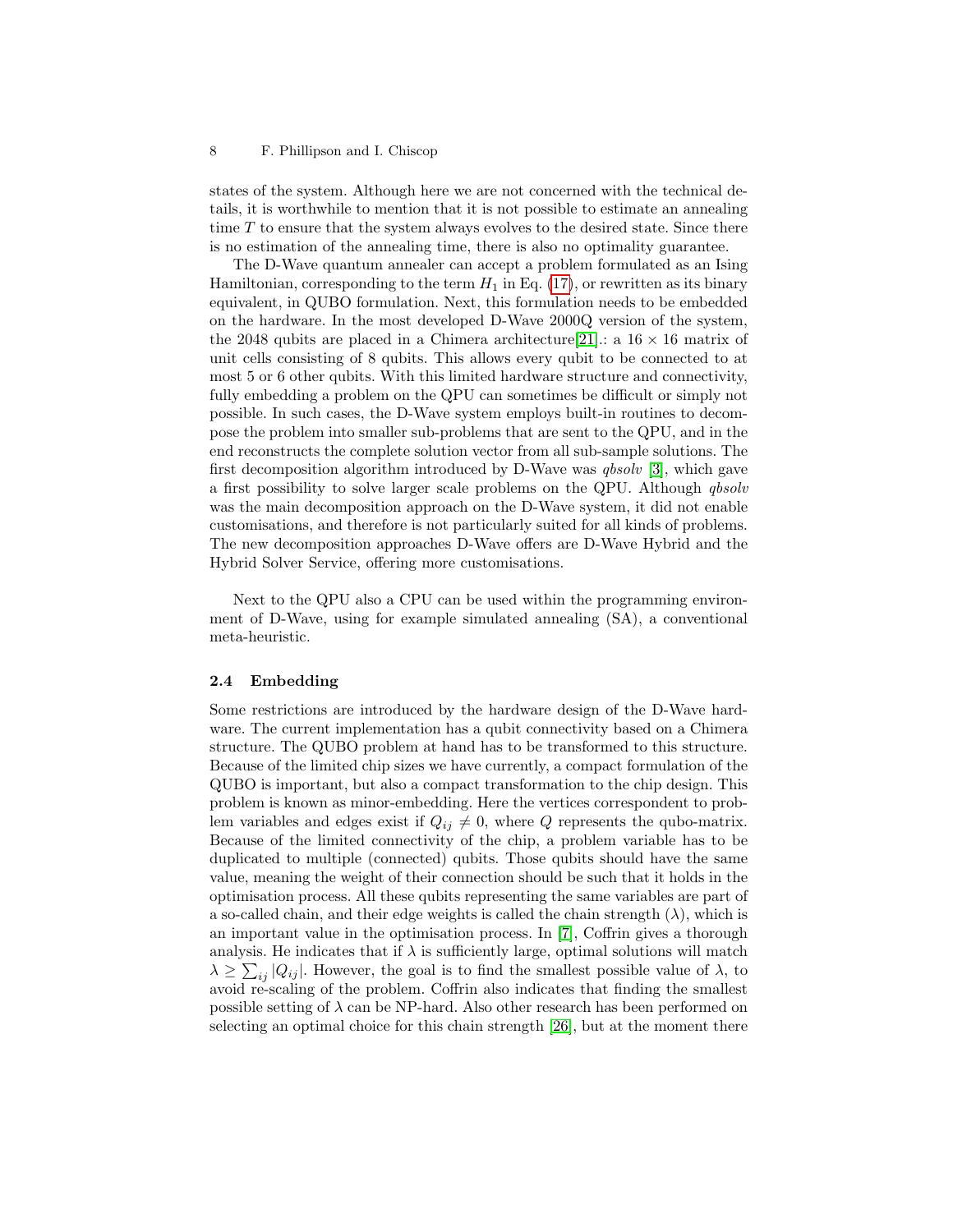is no solid criterion for choosing a value. A rule of thumb that is suggested<sup>[4](#page-8-0)</sup> is  $\lambda = \max_{ij} Q_{ij}$ . It may be necessary to use the quantum annealer with multiple values of the chain strength in order to determine which value for  $\lambda$  is optimal for a given problem [\[14\]](#page-12-19).

## 3 Numerical Results

## 3.1 2-Alternative Route Case Study

We use a case consisting of 10 containers  $(n = 10)$  and 12 tracks  $(m = 12)$ . The parameters are given in Table [3.](#page-8-1)

```
c_b = (2, 7, 1, 6, 2, 4, 8, 7, 7, 10)c_t = (23, 25, 23, 17, 24, 22, 19, 16, 21, 17)v = (5, 5, 5, 5, 5, 5, 5, 5, 5, 5, 5, 5)
```
 $r_1 = (1, 0, 1, 0, 0, 1, 0, 1, 0, 0, 0, 0)$   $r_2 = (1, 0, 1, 0, 1, 0, 1, 0, 0, 0, 0, 0)$  $r_3 = (1, 0, 1, 0, 0, 1, 0, 1, 0, 0, 0, 0)$   $r_4 = (1, 0, 0, 0, 0, 0, 1, 0, 1, 1, 0, 0)$  $r_5 = (1, 0, 1, 0, 1, 0, 1, 0, 0, 0, 0, 0)$   $r_6 = (0, 1, 0, 1, 0, 1, 0, 1, 0, 0, 0, 0)$  $r_7 = (1, 0, 1, 0, 1, 0, 1, 0, 0, 0, 0, 0)$   $r_8 = (1, 0, 1, 0, 1, 0, 1, 0, 0, 0, 0, 0)$  $r_9 = (1, 0, 1, 0, 1, 0, 1, 0, 0, 0, 0, 0)$   $r_{10} = (0, 1, 0, 1, 0, 1, 0, 1, 0, 0, 0, 0)$ 

<span id="page-8-1"></span>

In the optimal solution, containers 4, 7 and 8 are transported by trucks and the others by barges, resulting in a total costs of 85, using the standard Matlab solver. As explained, this size of problems is no problem for classical solvers. The goal of this exercise is to show th potential of quantum computing when the quantum computers have more mature sizes. The QUBO following from Eq. [9](#page-4-3) leads to a 46x46 matrix.

## 3.2 Simulated Annealing

The annealing processes (both simulated as quantum) are stochastic processes. This means that if we do a high number of queries we get a probability distribution for the resulting solution. The first important parameter to fix is this number of queries. We chose 500 samples. Next the values for  $A$  and  $B$  are important. We can set  $A = 1$  and look for a good value for B. Rule of thumb is that the gain of violating a constraint must be higher than the consequent reduction in cost. This means in this problem that  $B > c_b$ , so  $B > 10$  $B > 10$  $B > 10$ . In Figure 1 the probability distribution of four values for  $B$ . We see that choosing  $B$  too low

<span id="page-8-0"></span><sup>4</sup> [https://support.dwavesys.com/hc/en-us/community/posts/](https://support.dwavesys.com/hc/en-us/community/posts/360034852633-High-Chain-Break-Fractions)

[<sup>360034852633-</sup>High-Chain-Break-Fractions](https://support.dwavesys.com/hc/en-us/community/posts/360034852633-High-Chain-Break-Fractions)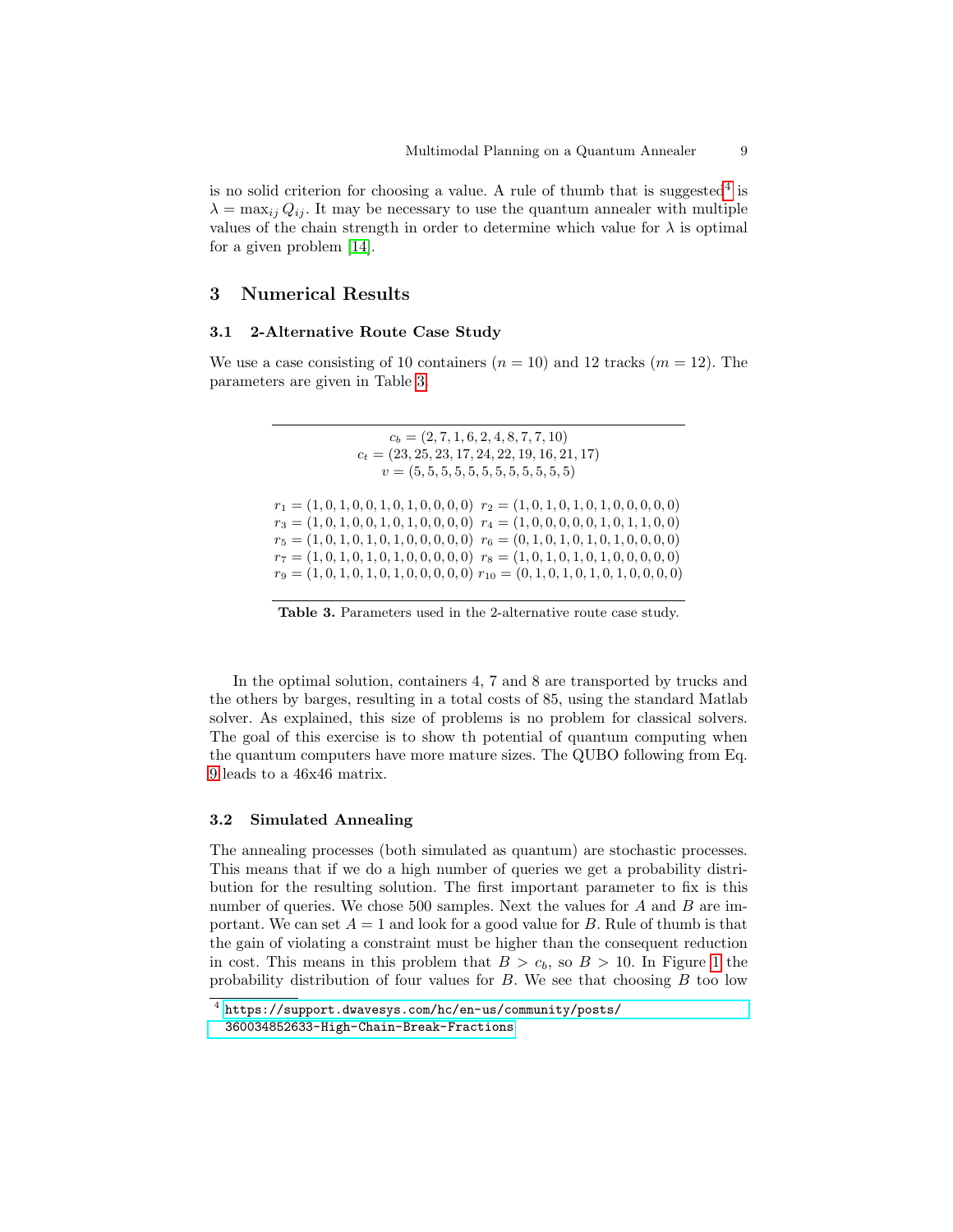#### 10 F. Phillipson and I. Chiscop

 $(B = 6)$  gives all solutions that are better than the optimal solution, but they all violate one or more constraints. Choosing  $B$  too high gives solutions that are feasible, but they are (far) away of the optimal solution. Choosing  $B = 12$ gives a range of solutions that include the optimal value, which will be found in most runs. The computation time for approach is around one minute, much more than conventional solvers will ask, who aks for less than one second.



<span id="page-9-0"></span>Fig. 1. Results for four values of B for the simulated annealing approach.

#### 3.3 Quantum Annealing

To use D-Wave's QPU now two parameters have to be determined. Again the value for A and B are important. By setting  $A = 1$  we can choose a good value for B. Here we expect that the same value as established for simulated annealing will work. Here, we also have to determine a suitable value for the chain strength  $\lambda$ . We start with the rule of thumb indicated in the previous section,  $\lambda = \max_{i} Q_{ii}$ . Note that Eq. [1-](#page-3-0)[3](#page-3-1) imply that  $\lambda$  is dependent on the value of B, because B is part of the  $Q$  matrix. If we choose the values 3, 6 and 12 for  $B$ , then the values 120, 240 and 480 follow for  $\lambda$ . If we use  $\lambda \geq \sum_{ij} |Q_{ij}|$ , the values 4,673, 9,341 and 18, 687 follow. In Table [4](#page-10-0) the results from the annealing are depicted. For each combination  $\{\lambda, B\}$  we present the minimum value, the average value and the percentage of feasible solutions found using 1000 readouts. The minimum value comes from the solution with the lowest energy that does not violate any of the constraints. The average value is the average objective value of all solutions that do not violate any of the constraints.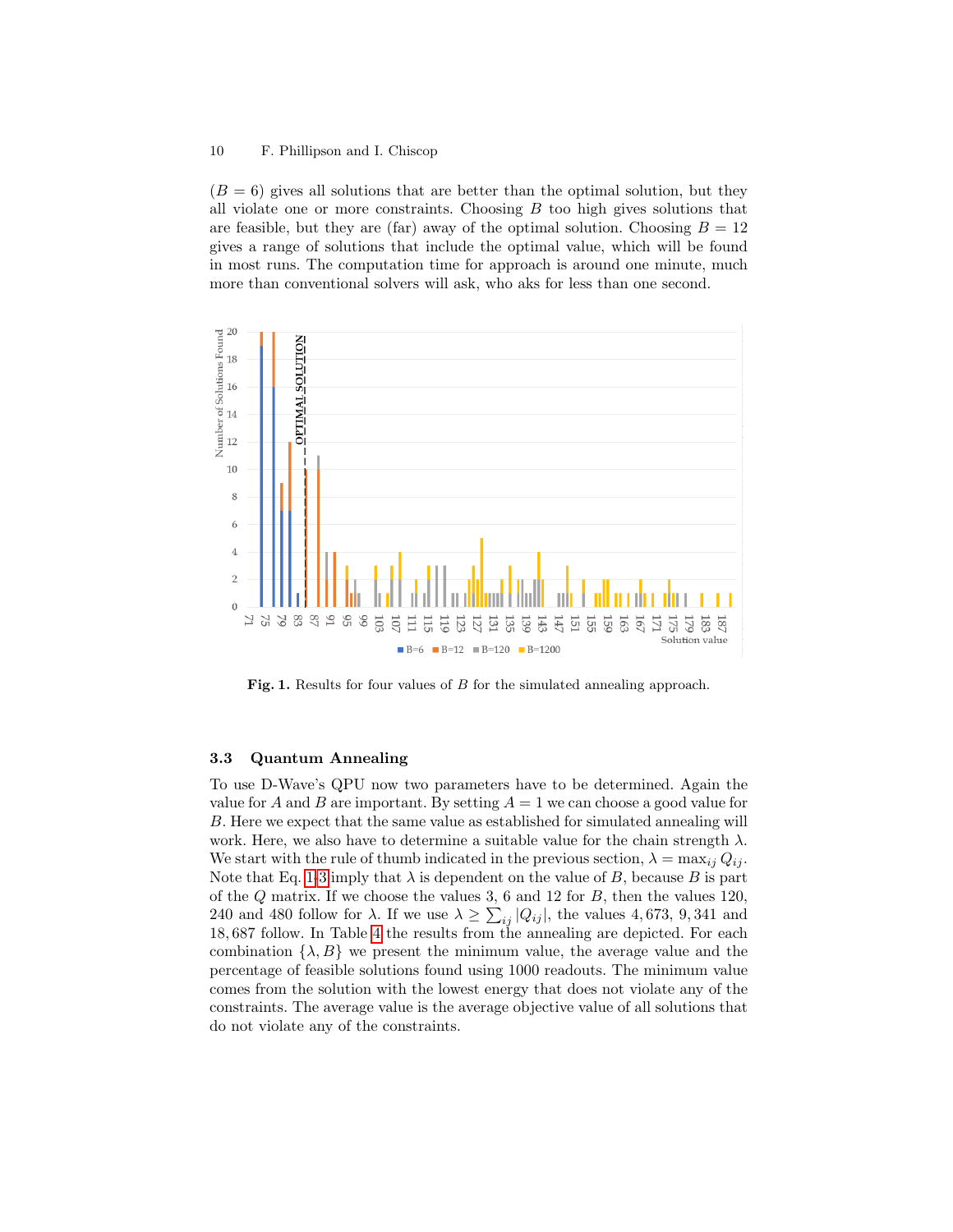| B                        |     |     |       |     |     |                 |     |     |                 |  |
|--------------------------|-----|-----|-------|-----|-----|-----------------|-----|-----|-----------------|--|
| Chain                    | 3   |     |       | 6   |     |                 | 12  |     |                 |  |
| Strenght min. avg. perc. |     |     |       |     |     | min. avg. perc. |     |     | min. avg. perc. |  |
| 1                        | 85  | 111 | 52%   | 92  |     | 135 96%         | 128 |     | 167 100\%       |  |
| $\overline{2}$           | 85  | 103 | 5%    | 96  | 129 | 50%             | 134 | 139 | 97%             |  |
| 5                        | 99  | 110 | $2\%$ | 98  | 120 | $11\%$          | 104 | 124 | 72%             |  |
| 10                       | 98  | 98  | $1\%$ | 100 | 117 | 18\%            | 129 | 120 | 40%             |  |
| 120                      | 92  | 118 | 58%   | 104 | 128 | 87\%            | 92  | 126 | 93%             |  |
| 240                      | 90  | 145 | 93%   | 115 | 130 | 83%             | 106 | 124 | 80%             |  |
| 480                      | 96  | 147 | 95%   | 131 |     | 135 93%         | 95  | 146 | 95%             |  |
| 4673                     | 110 | 149 | 85%   |     |     |                 |     |     |                 |  |
| 9341                     |     |     |       | 142 |     | 153 98%         |     |     |                 |  |
| 18,687                   |     |     |       |     |     |                 | 158 | 160 |                 |  |

<span id="page-10-0"></span>Table 4. Results for Quantum Annealing for various combinations of the chain strength and the penalty value B. Each result shows the minimum value, average value, and percentage of allowed solutions.

Note in Table [4](#page-10-0) that the best (the optimal) solution is found in the left upper corner, for low values for both  $\lambda$  and B. The suggested value by the rule of thumb does not give good solutions in this example nor do the upper bound values. We also see that the best average values appear at a value  $\lambda = 10$  for all values for B. This value for  $\lambda$  also comes with the lowest percentage feasible solutions, indicating that the probability distribution, like we see in Figure [1,](#page-9-0) shifts to the left for these values of  $\lambda$ . For two values ( $\lambda = 10$  and  $\lambda = 240$  and  $B = 6$  the distribution is plotted in Figure [2,](#page-11-4) confirming this idea. Note that for  $\lambda = 240$  the best solution found, based on minimum energy, has objective value 115. In Figure [2](#page-11-4) we see that much better feasible solutions were found (even the optimal solution). These solutions follow from solution that have a chain break(s) and have a higher energy value. Same holds for  $\lambda = 10$ . Here the solution with objective value 90 is found, where 100 is reported as best solution. Calculation time of this approach is around 10 ms (pure QPU time) for each readout, leading to 10 second for 1000 readouts. This is more than conventional solvers ask for this size of problems, however, the idea is that Quantum Annealing will scale better for bigger problems, when the hardware is ready for that size of problems.

## 4 Conclusions

The rise of quantum computing and the promising application to combinatorial optimisation ask for re-formulation of many real-world problems to match the form these quantum computer can handle, the QUBO formulation, where QUBO stands for Quadratic Unconstrained Binary Optimisation. In this paper we proposed two QUBO-formulations for multimodal container planning, where sets containing a limited number of paths are used. For each container an assignment is found that minimises the overall costs of transporting all containers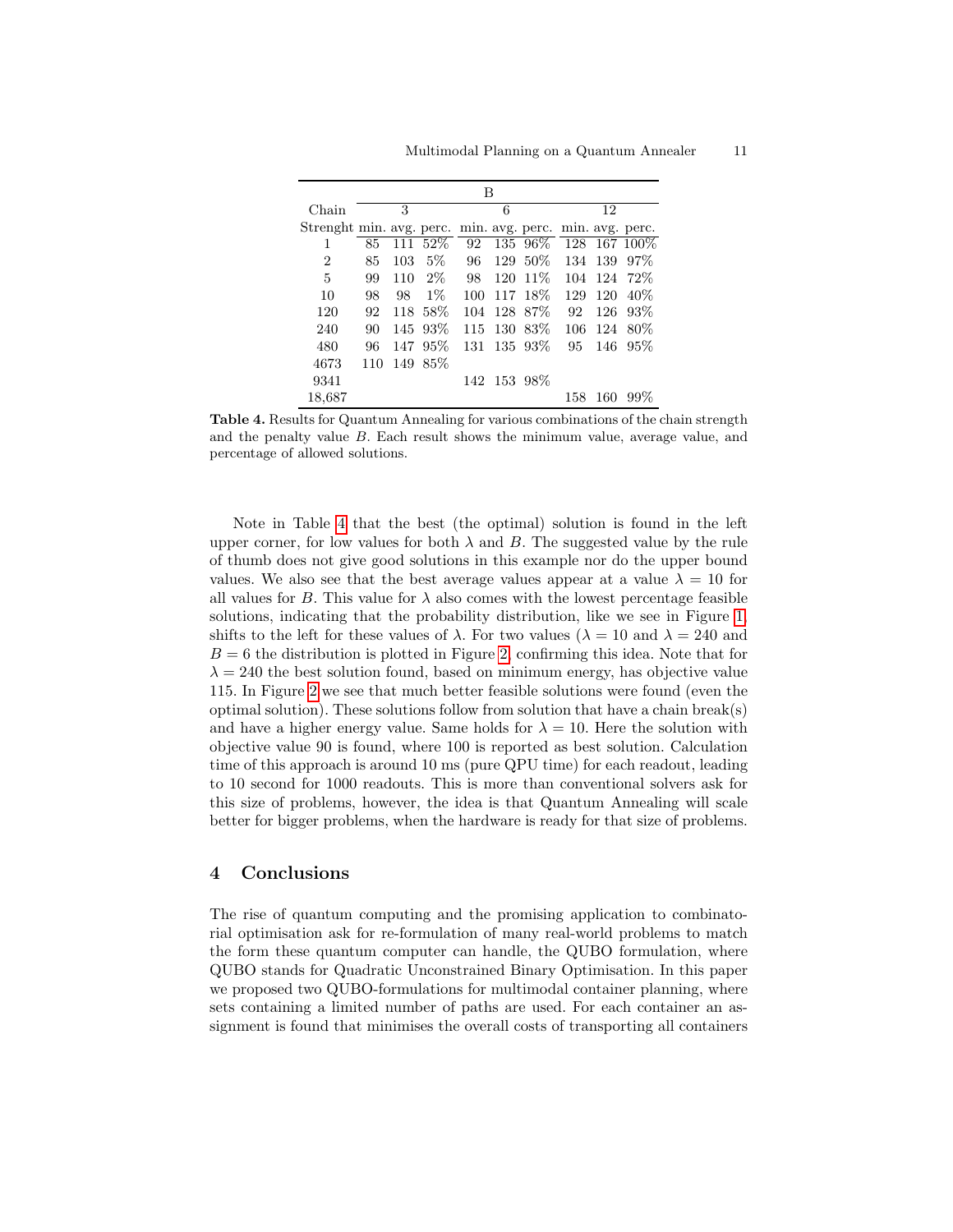

<span id="page-11-4"></span>Fig. 2. Results for  $B = 6$  and two values for  $\lambda$  for the quantum annealing approach.

to their destination. These formulations are proposed to sketch to potential of quantum computing for this kind of problems when the quantum computer will be a more matured technology.

When implementing these problem formulations on D-Wave's quantum annealer, there are a number of implementation issues such as finding the right embedding, defining the chain strength and finding the right penalty functions. We showed how this is addressed by doing a parameter grid search.

For further research a more general idea for finding these parameters is recommended. Also the extension of the set with alternative paths is recommended and a integrated way to include promising paths to this set. Here we think of introducing a quantum variant of the known classical technique of column generation, Quantum Column Generation.

# References

- <span id="page-11-2"></span>1. Andersen, J., Crainic, T.G., Christiansen, M.: Service network design with management and coordination of multiple fleets. European Journal of Operational Research 193(2), 377–389 (2009)
- <span id="page-11-0"></span>2. Arute, F., Arya, K., Babbush, R., Bacon, D., Bardin, J.C., Barends, R., Biswas, R., Boixo, S., Brandao, F.G., Buell, D.A., et al.: Quantum supremacy using a programmable superconducting processor. Nature 574(7779), 505–510 (2019)
- <span id="page-11-3"></span>3. Booth, M., Reinhardt, S.P., Roy, A.: Partitioning Optimization Problems for Hybrid Classical/Quantum Execution. Tech. rep., D-Wave Systems (09 2017)
- <span id="page-11-1"></span>4. Cao, Y., Jiang, S., Perouli, D., Kais, S.: Solving set cover with pairs problem using quantum annealing. Scientific Reports 6(1) (Sep 2016)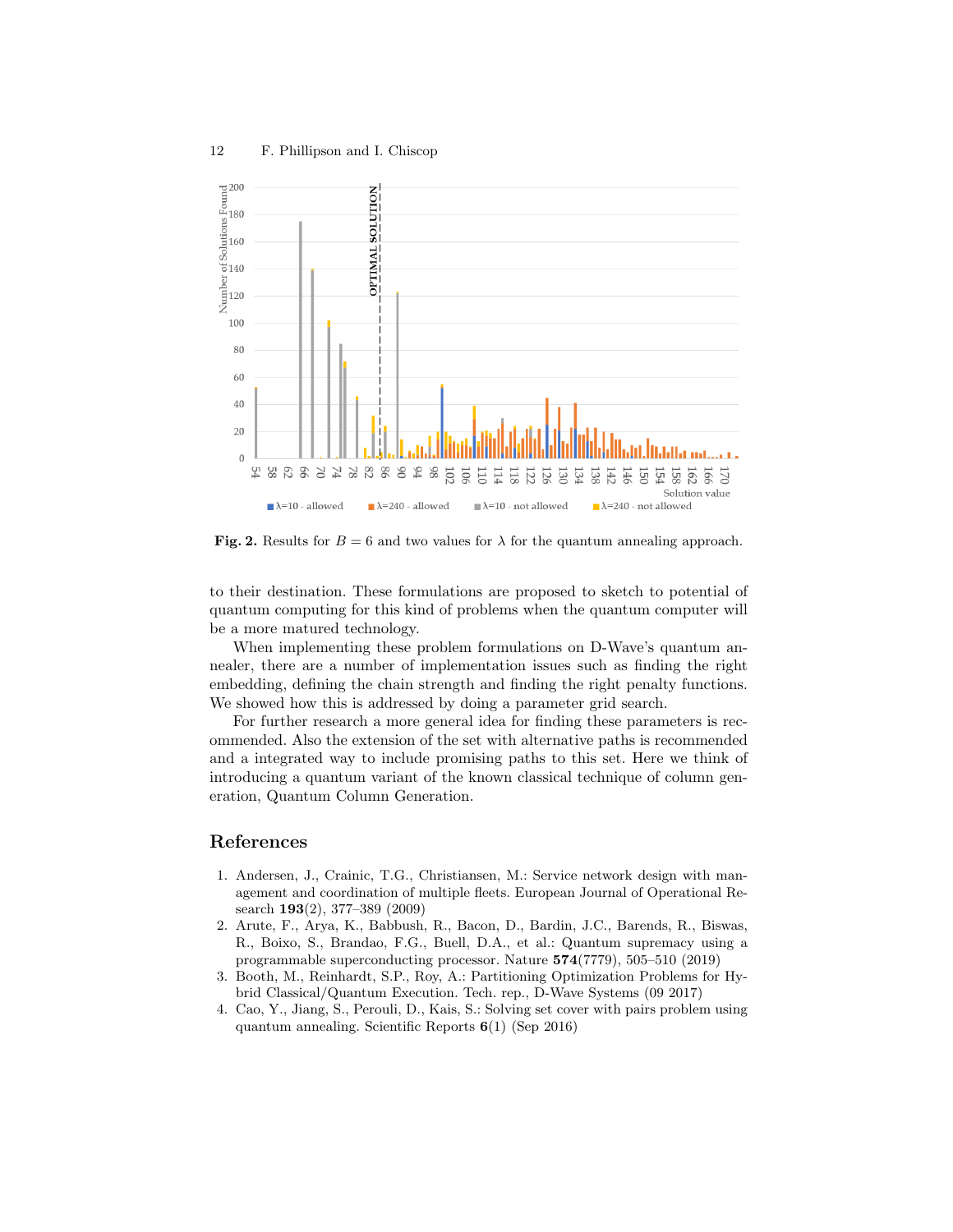- <span id="page-12-6"></span>5. Chapuis, G., Djidjev, H., Hahn, G., Rizk, G.: Finding maximum cliques on the d-wave quantum annealer. Journal of Signal Processing Systems 91(3-4), 363–377 (May 2018)
- <span id="page-12-9"></span>6. Chiscop, I., Nauta, J., Veerman, B., Phillipson, F.: A hybrid solution method for the multi-service location set covering problem. In: International Conference On Computational Science (ICCS) (2020)
- <span id="page-12-18"></span>7. Coffrin, C.J.: Challenges with chains: Testing the limits of a d-wave quantum annealer for discrete optimization. Tech. rep., Los Alamos National Laboratory, U.S. (2019)
- <span id="page-12-12"></span>8. De Juncker, M.A., Huizing, D., del Vecchyo, M.O., Phillipson, F., Sangers, A.: Framework of synchromodal transportation problems. In: International Conference on Computational Logistics. pp. 383–403. Springer (2017)
- <span id="page-12-14"></span>9. Ding, B., Yu, J.X., Qin, L.: Finding time-dependent shortest paths over large graphs. In: Proceedings of the 11th international conference on Extending database technology: Advances in database technology. pp. 205–216. ACM (2008)
- <span id="page-12-15"></span>10. Even, S., Itai, A., Shamir, A.: On the complexity of time table and multicommodity flow problems. In: 16th Annual Symposium on Foundations of Computer Science (sfcs 1975). pp. 184–193. IEEE (1975)
- <span id="page-12-2"></span>11. Farhi, E., Goldstone, J., Gutmann, S.: A quantum approximate optimization algorithm. arXiv preprint arXiv:1411.4028 (2014)
- <span id="page-12-16"></span>12. Farhi, E., Goldstone, J., Gutmann, S., Sipser, M.: Quantum computation by adiabatic evolution. arXiv:quant-ph/0001106v1 (2000)
- <span id="page-12-7"></span>13. Feld, S., Roch, C., Gabor, T., Seidel, C., Neukart, F., Galter, I., Mauerer, W., Linnhoff-Popien, C.: A hybrid solution method for the capacitated vehicle routing problem using a quantum annealer. Frontiers in ICT 6, 13 (2019)
- <span id="page-12-19"></span>14. Foster, R.C., Weaver, B., Gattiker, J.: Applications of quantum annealing in statistics. arXiv preprint arXiv:1904.06819 (2019)
- <span id="page-12-4"></span>15. Glover, F., Kochenberger, G., Du, Y.: A tutorial on formulating and using qubo models. arXiv preprint arXiv:1811.11538 (2018)
- <span id="page-12-13"></span>16. Huizing, D.: General methods for synchromodal planning of freight containers and transports. Master's thesis, Delft University of Technology, the Netherlands (2017)
- <span id="page-12-11"></span>17. Jiang, S., Britt, K.A., McCaskey, A.J., Humble, T.S., Kais, S.: Quantum annealing for prime factorization. Scientific Reports 8(1) (Dec 2018)
- <span id="page-12-3"></span>18. Johnson, M.W., Amin, M.H., Gildert, S., Lanting, T., Hamze, F., Dickson, N., Harris, R., Berkley, A.J., Johansson, J., Bunyk, P., et al.: Quantum annealing with manufactured spins. Nature 473(7346), 194–198 (2011)
- <span id="page-12-1"></span>19. Kalicharan, K., Phillipson, F., Sangers, A., De Juncker, M.: Reduction of variables for solving logistic flow problems. In: 6th International Physical Internet Conference (IPIC), 2019. (2019)
- <span id="page-12-5"></span>20. Lucas, A.: Ising formulations of many np problems. Frontiers in Physics 2, 5 (2014)
- <span id="page-12-17"></span>21. McGeoch, C.C.: Adiabatic quantum computation and quantum annealing: Theory and practice. Synthesis Lectures on Quantum Computing 5(2), 1–93 (2014)
- <span id="page-12-0"></span>22. Mes, M.R., Iacob, M.E.: Synchromodal transport planning at a logistics service provider. In: Logistics and Supply Chain Innovation, pp. 23–36. Springer (2016)
- <span id="page-12-10"></span>23. Neukart, F., Compostella, G., Seidel, C., Dollen, D.V., Yarkoni, S., Parney, B.: Traffic flow optimization using a quantum annealer. Frontiers in ICT 4, 29 (2017)
- <span id="page-12-8"></span>24. Pelofske, E., Hahn, G., Djidjev, H.: Solving large minimum vertex cover problems on a quantum annealer. In: Proceedings of the 16th ACM International Conference on Computing Frontiers. pp. 76–84. CF '19, ACM, New York, NY, USA (2019)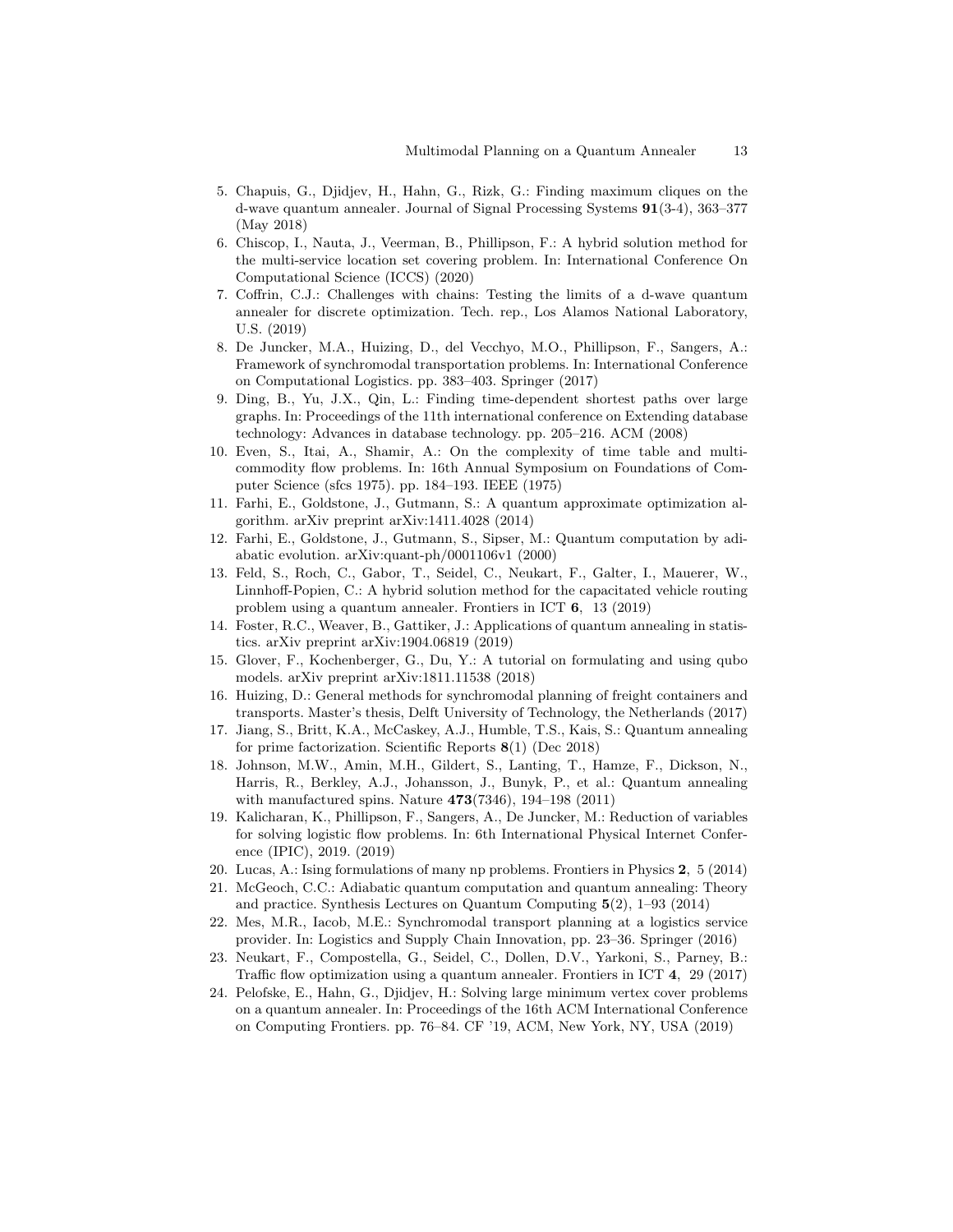- 14 F. Phillipson and I. Chiscop
- <span id="page-13-3"></span>25. Piattini, M., Peterssen, G., Pérez-Castillo, R., Hevia, J.L., Serrano, M.A., García, I., de Guzmán, R., Andrés, C., Polo, M., Murina, E., et al.: The talavera manifesto for quantum software engineering and programming. In: Proceedings of the 1st International Workshop on the QuANtum SoftWare Engineering & pRogramming (2020)
- <span id="page-13-4"></span>26. Rieffel, E.G., Venturelli, D., OGorman, B., Do, M.B., Prystay, E.M., Smelyanskiy, V.N.: A case study in programming a quantum annealer for hard operational planning problems. Quantum Information Processing 14(1), 1–36 (2015)
- <span id="page-13-1"></span>27. van Riessen, B., Negenborn, R.R., Dekker, R.: Synchromodal container transportation: an overview of current topics and research opportunities. In: International conference on computational logistics. pp. 386–397. Springer (2015)
- <span id="page-13-0"></span>28. SteadieSeifi, M., Dellaert, N.P., Nuijten, W., Van Woensel, T., Raoufi, R.: Multimodal freight transportation planning: A literature review. European journal of operational research  $233(1)$ , 1-15 (2014)
- <span id="page-13-2"></span>29. Zweers, B.G., Bhulai, S., van der Mei, R.D.: Optimizing barge utilization in hinterland container transportation. Naval Research Logistics (NRL) 66(3), 253–271 (2019)

## Appendix: Code example

```
import neal
import numpy
from pyqubo import Array, Placeholder, solve_qubo, Constraint
from pyqubo import Sum, Model, Mul
from dwave.system.samplers import DWaveSampler
from dwave.system.composites import EmbeddingComposite
# Initialize parameters
N = 10 # number of containers
M = 12 # number tracks
K = 3 # slack parameter
# Costs
c_b = [2, 7, 1, 6, 2, 4, 8, 7, 7, 10]c_t = [23, 25, 23, 17, 24, 22, 19, 16, 21, 17]# Track capacity
v = \{\}v = [5, 5, 5, 5, 5, 5, 5, 5, 5, 5, 5]routes = {} # route of containers
routes[0] = [1,0,1,0,0,1,0,1,0,0,0,0]routes[1] = [1,0,1,0,1,0,1,0,0,0,0,0]
routes[2] = [1,0,1,0,0,1,0,1,0,0,0,0]
routes[3] = [1,0,0,0,0,0,1,0,1,1,0,0]
routes[4] = [1,0,1,0,1,0,1,0,0,0,0,0]
routes[5] = [0,1,0,1,0,1,0,1,0,0,0,0]
routes[6] = [1,0,1,0,1,0,1,0,0,0,0,0]routes[7] = [1,0,1,0,1,0,1,0,0,0,0,0]
```